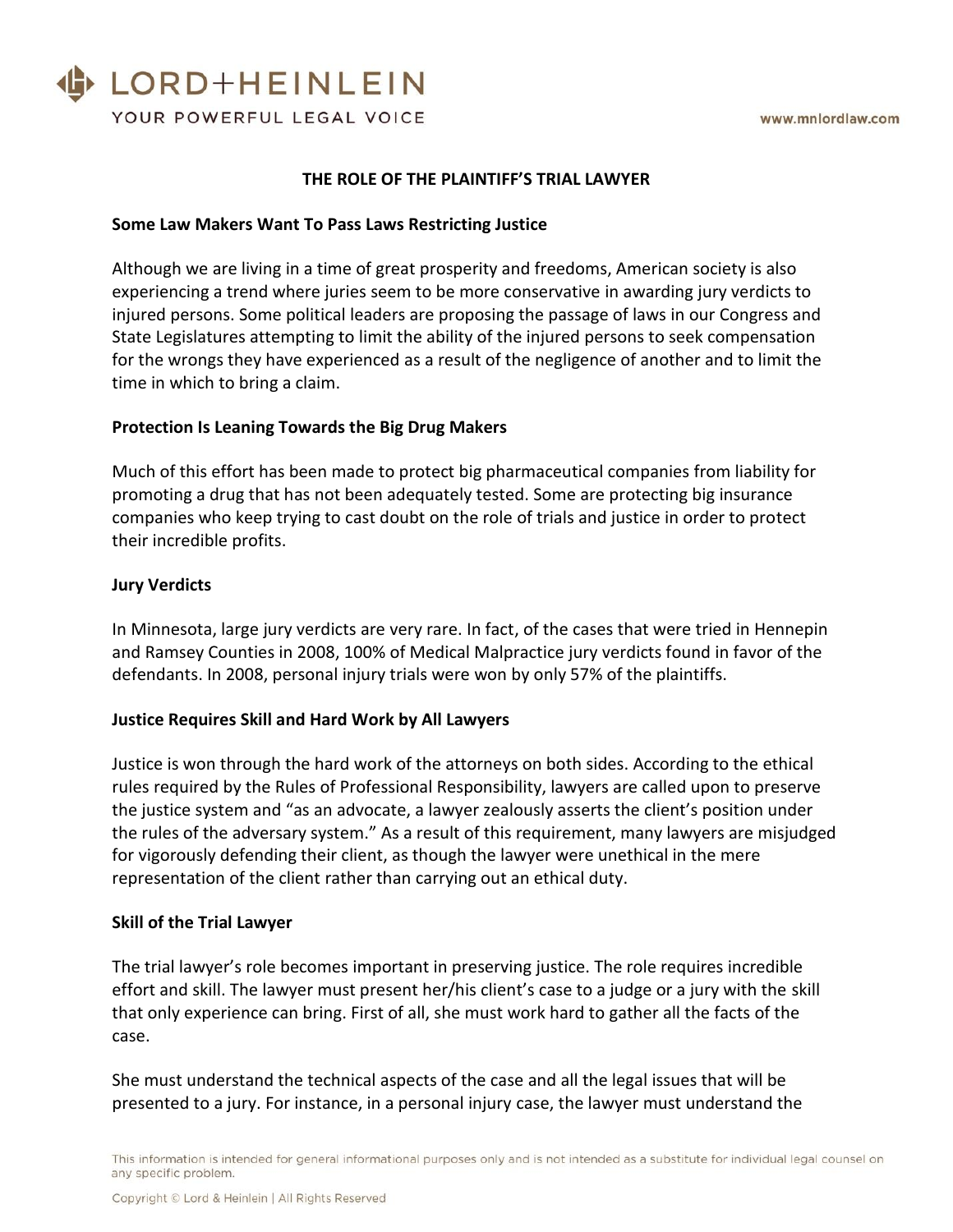# LORD+HEINLEIN

YOUR POWERFUL LEGAL VOICE

physical/medical mechanics of the injury and be familiar with and understand all of the client's medical records. She must be able to explain to the jury the mechanics of the crash.

# **Gathering Evidence Requires a Financial Commitment**

The lawyer must commit her financial resources by paying for the costs of presenting the case to a jury which can cost several thousand dollars. It is her responsibility to pay the costs of bringing the experts to testify at the trial such as the treating doctor who will explain the extent of the injuries, an accident reconstructionist who will explain how the crash occurred, an engineer who will describe the mechanical forces that caused the injury to the plaintiff, and a toxicologist who will explain how the behavior of the drunk driver was affected by the level of alcohol as measured immediately after the crash. The costs are re-paid to the lawyer if the case is successfully resolved.

## **Communication with the Jury**

The lawyer must understand the psychology of the jury pool and be able to skillfully inquire of and perceive the prejudices held by jurors so that she can eliminate those jurors who would not be able to put away their prejudices against her client when deciding the case.

The lawyer must also be able to speak to a jury in such a way as to hold their attention and present the evidence and the law to the jury so that they may see clearly the merits of her client's case. She must be able to argue with passion to the jury proving her case to the jury "by a preponderance of the evidence" (civil case) or "beyond a reasonable doubt" (criminal).

# **Trial Lawyer's Efforts Have Produced Safer Products and Services**

Generally speaking, plaintiff's lawyers have been in the lead in producing product safety. Most of the advancements in the safety of consumer products have come about not because of government regulation but because of the efforts of lawyers to make it more economical for big companies to make safe products. The FDA is supposed to be America's protector against poorly designed medical devices and tainted pharmaceutical drugs.

# **The Food and Drug Administration Inadequately Supervises Products for Their Safety to the Consumer**

Recently, Congress investigated the effectiveness of the FDA and were told by the agency's chief counsel, Peter Barton Hutt, that the agency was "barely hanging by its fingertips." The agency does not have enough money or enough skilled scientists to do its job. They do not have enough staff or adequate computer systems to conduct timely inspections of foreign plants that make drugs, medical devices and food products.